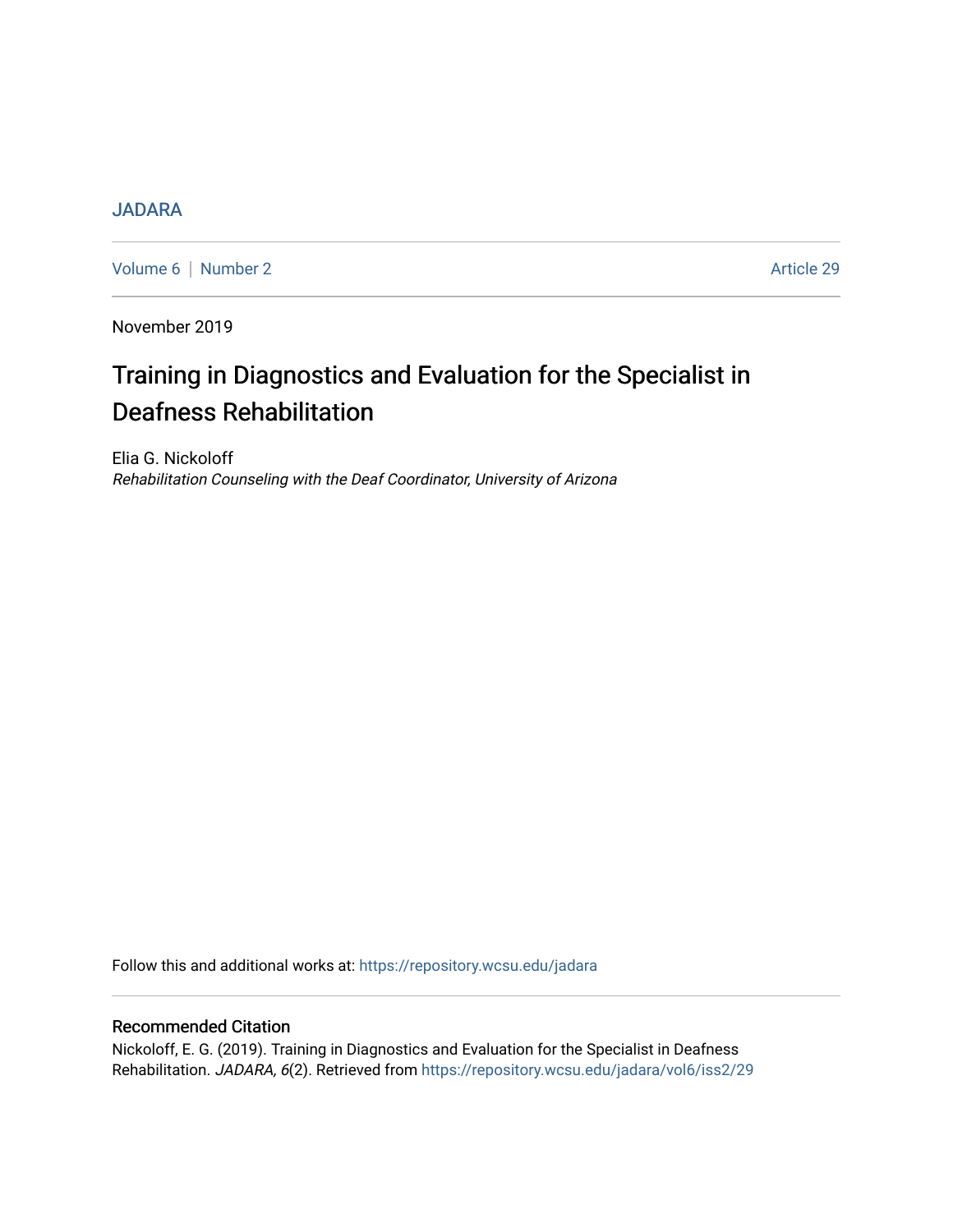# TRAINING IN DIAGNOSTICS AND EVALUATION FOR THE SPECIALIST IN DEAFNESS REHABILITATION

### By ELIA G. NICKOLOFF, Coordinator, Rehabilitation Counseling with the Deaf, University of Arizona

When one speaks of the subject of diagnosis and evaluation, the question immediately coming to mind is, "Where does the counselor fit into this scheme?"

My talk today will give my impression not only where the counselor fits into the scheme, but how the client, counselor and evaluator can work together for optimal rehabilitation.

The client is referred to the counselor because he has a need or a problem and he hopes the counselor may help him with it. He comes to the counselor with certain basic qualities and he has certain fears, anxieties and expectations. He may come in with a very low verbal vocabulary, restricting his communication to signs and gestures. Words with which he is familiar may often be misspelled.

The counselor, on his side, must have an understanding of the common difficulties of his clients and be prepared to cope with them. By being prepared it is meant that the counselor must have a thorough understanding of the psychosocial aspects of deafness; he must be fully aware of the language and communication barriers brought on by the disability; and  $he$ must be skillful enough to communicate with his client on any level and by any method. Communication is so essential that if the counselor does nbt possess those skills he is doing an injustice by even attempting to serve liis client.

I might add here that our counselors do not work with deaf people. Rather, they work with people who are deaf. There is a distinction. To use the term "deaf people", the counselor opens the way to a stereotyped individual who is subject to prescribed evaluation and diagnosis and all too often is squeezed, kicking and fighting into a mold in which he does; not belong. That may explain in some measure why almost every other deaf man you meet is, in some way, connected with printing. Far too seldom does the counselor look at a person as an individual who has particular qualities and needs that are unique to him and who is different from anyone else. At the

1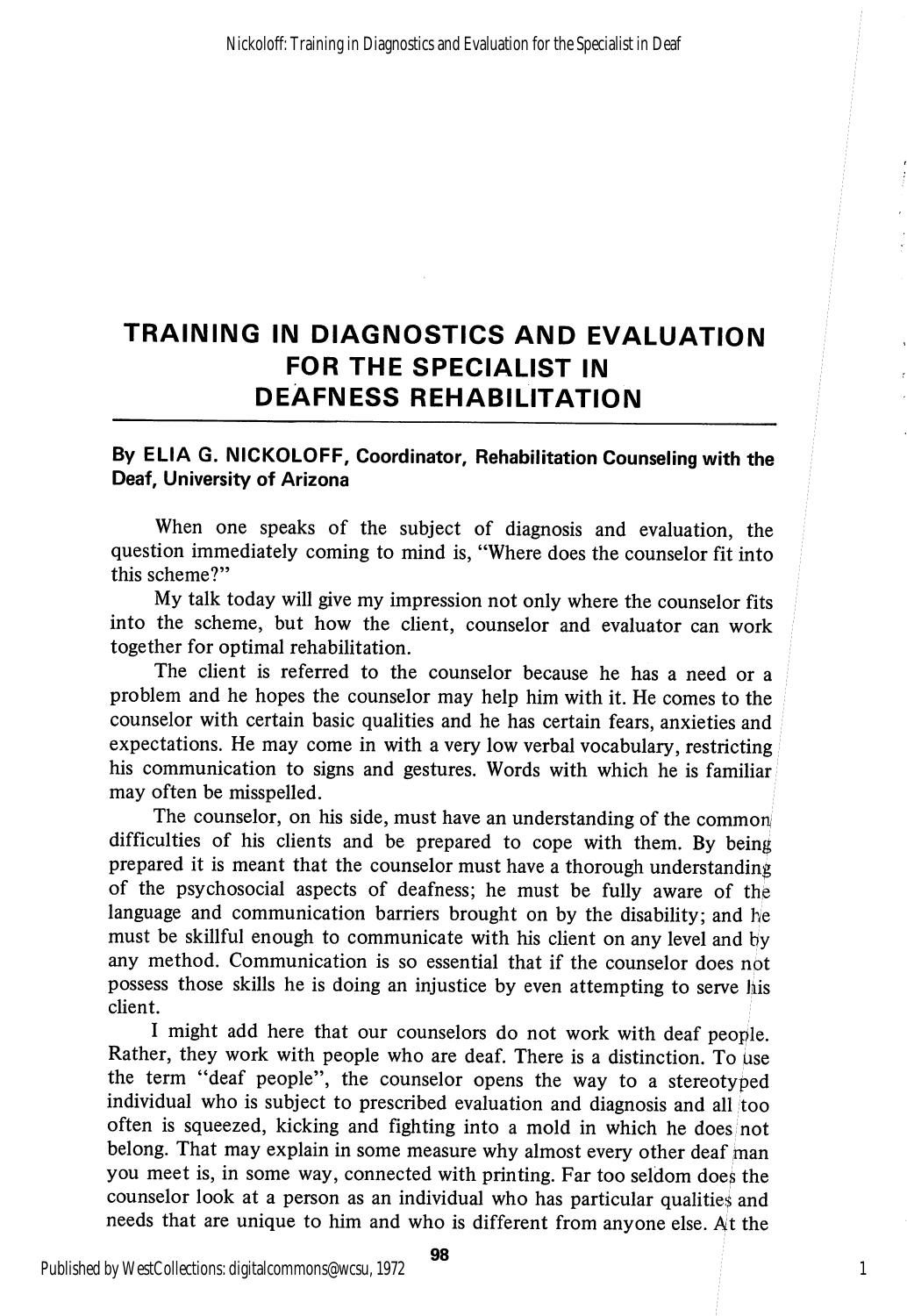#### TRAINING IN DIAGNOSTICS AND EVALUATION FOR THE SPECIALIST

University, the counselors are taught that each person he comes in contact with is first an *individual* and secondly a person who happens to be deaf.

Without trying to address myself to a particular client group, I would say it is rare when you cannot obtain some previously gathered data on a client whether it be educational, vocational, psychological or social. It is during the crucial initial interviewing phase of the rehabilitation process that the counselor can be most facilitative or harmful to his client. This is where he and his client must become involved on a strong impersonal level, and to do this communication must flow as smoothly as possible.

The counselor must be willing to make an emotional investment in the person and together they must make decisions on the validity of the previously gathered data. Together they must decide what other areas, such as vocational, psychological, social, educational or interpersonal, require further exploration and evaluation.

The deaf person at this stage becomes stabilized and direction toward realistic, obtainable goals is initiated.

With this approach, the client becomes a co-manager in his case. He has an emotional investment in his future because he has helped to decide what his future will be.

I imagine you are beginning to wonder if I am ever going to get to the topic of evaluation and diagnosis. The client and the counselor have already done evaluation to a degree, but before I go any further, I would like to quote from an article written by Roger Falberg. The article is entitled "The Psychological Evaluation of Prelingually Deaf Adults", and the quote is:

"No psychological evaluation should ever be undertaken solely for the purpose of obtaining a score. The purpose of any evaluation is to obtain a better understanding of the client as a person."

To broaden it somewhat, evaluation must be undertaken with a set purpose in mind. Definite questions must be asked of the evaluator, whether they pertain to vocational, psychological, medical or social evaluation. The client must have input into the formulation of the questions being asked, and he must definitely be involved in the interpretation of the results. Too many times in the past, deaf people from early childhood to old age have been unnecessarily prodded, poked, looked into, around, under and above and for reasons unknown to them, due to the unrealistic evaluation techniques employed. It is time we stopped this stereotyped attitude and start looking at the individual.

When the evaluator receives a letter containing all the necessary background information from the counselor, he is given specific questions to answer. These questions are those the counselor and the client are unable to answer. The evaluator does not need to spend time seeking answers to questions that are already known. The evaluation can thus become more precise and everyone benefits.